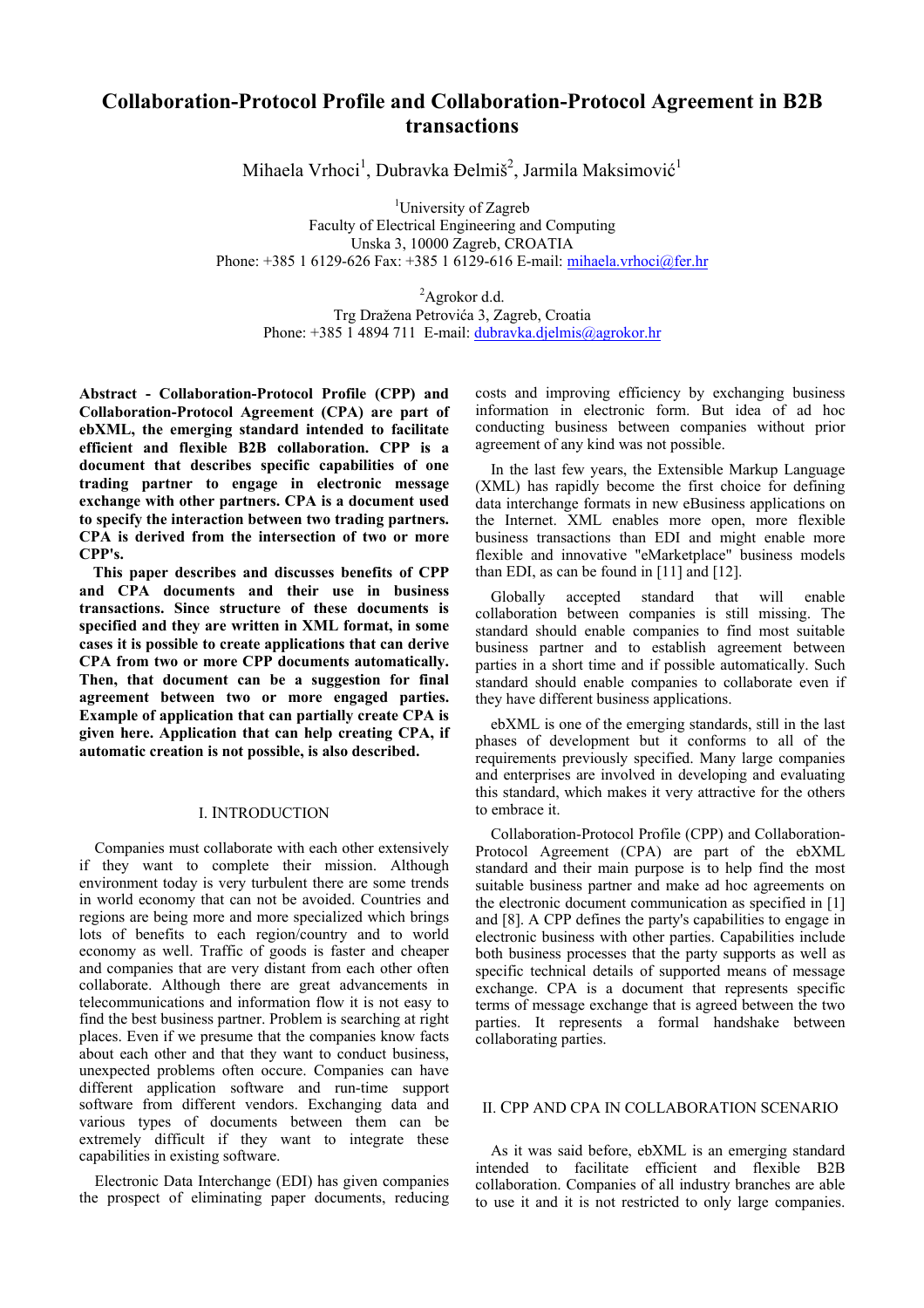Best way of introducing ebXML and CPP and CPA is to present their usage through general scenario of collaboration between two interested parties as in [3]. To analyse usage of CPP and CPA and their possible flaws we imagined one specific scenario of collaboration between two companies in Croatia. This scenario will be described later but it is important to say that it can be generalized (like most relationships in practice) to scenario presented on Fig.1. An emphasis was given on CPP and CPA usage. There are three main entities that will take part in business collaboration: two companies (Company A, Company B) and another company or facility that is responsible for maintaining and adjusting repository and registry (Company X). That is necessary because the standard is still developing and the number of companies using ebXML is expected to encrease. Repository is specified by ebXML as large data storage, as described in [10]. Beside specific processes and profiles of organizations that decide to use ebXML benefits, there are specifications of ebXML and core components that companies can use for generation of their specific business processes and profiles. The idea is to store applications that could help companies to build their profiles and also specify supported business processes in short time. This paper contains descriptions of such applications dealing with CPP and CPA.

Registry is an index of data stored in repository. The idea is that there would not be one repository but, for example, every country could have its own repository. Those repositories are going to be connected as presented on Fig.1. That will enable companies to establish connection with possibly distant business partners.

First step that company has to do, if it wants to take advantage of ebXML, is to build its CPP. Since CPP is referencing specific business processes that are supported, those documents must be built as well. Company then registers its CPP within the registry along with documents specifying business processes. It can also store there information of products, services, quality, quantity, prices and other information which can be found by possible interested parties. In our example Company B searched registry, which enables discovery down to the atomic data level, and retrieved information about possible business partners (step two). Presuming that Company B is interested in collaboration with Company A, it needs Company's A CPP to see how to communicate with it. CPP must be retrieved from the repository (step three). Since Company B has both CPP documents it can generate CPA that satisfy other party's requirements (step four). This paper (chapter 4) describes applications that can help build CPA in short time. Then Company B suggests CPA to Company A, which can agree on it or it can propose some changes. That interaction can proceed until both sides are satisfied with CPA (step five and six). It is important to notice that companies communicate through interfaces and that they can have totally different internal business applications and be unaware of it. After final agreement has been made, which actually represents formal handshake between involved parties, both sides must adjust their business service interfaces to be compliant with agreed parameters.

Company can not be restricted to only one business collaboration at the time. Agreed means of message communications can be different for communicating with different parties. That is why interfaces must recognize and distinguish messages from different parties and manipulate them as agreed in CPA. Identifier placed on the beginning of each message solves that problem.

Business service interface must adjust data in received business documents so internal business applications could interpret it.



Fig. 1. General scenario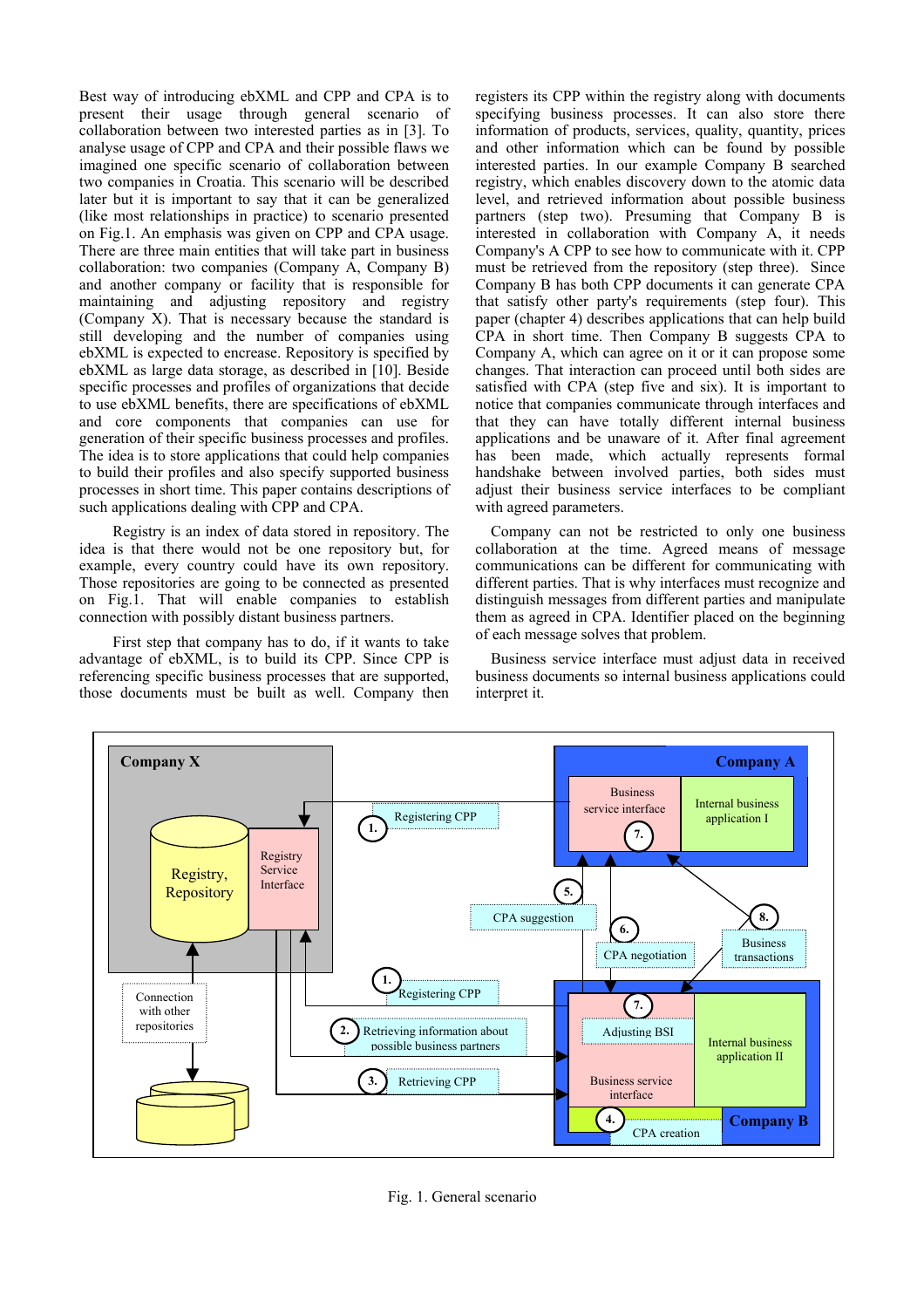All documents that are exchanged between business partners (like purchase orders, acknowledgements of purchase order, invoices, notices about credits, etc.) have their electronic XML version developed by Open Application Group. They can be found in [6]. Since they are developed and evaluated by many companies, from different industry branches, ebXML embraced their solutions.

Most of internal applications, actually Enterprise Resource Planning (ERP) applications, are able to interpret documents in XML format, so development of business service interface is even easier.

Our scenario included companies Agrokor and Podravka. They exchanged various documents, needed to buy or sell goods, for instance: purchase order, acknowledge purchase order, ship notice, invoice, etc. In order to agree their communication we have built a CPP for each company according to the ebXML specification. Detail structure of general CPP and example for one of the companies will be given in the next chapter.

# III. CPP AND CPA

CPP and CPA are XML documents with elements specified in Collaboration-Protocol and Agreement Specification, Version 1.0. Specification was studied and CPP documents for two companies, Agrokor and Podravka, involved in our scenario of starting up a communication and doing business, were made [5]. Idea was that one company acts like a buyer and another like a seller of some goods. Elements of a general CPP will be explained and examples for some of them, that are part of specific CPP for Agrokor, will be presented.

CPP contains basic information about a business partner. It includes contact information, industry classification, business processes, interface requests and messaging service requests. CPP and CPA describe details about transport, message exchange, security restrictions and connection with business process specification.

CPP is an XML document containing elements that describe the processing of a business unit. Required elements within CPP structure are:

- PartyInfo*,*
- **Packaging**

The company might want to distinguish its departments considering their roles in possible business collaborations. Location of its sections might also be a reason for different representation within CPP document. CPP can have multiple PartyInfo elements and each party is then represented by a separate PartyInfo element. CPP may be digitally signed, in which case CPP contains ds:Signature element. The XML Digital Signature Specification defines the content of this element and its subelements.

PartyInfo element is the main element of a CPP document. It describes supported business collaborations, role in the business collaboration and the technology details about message exchange.

If CPP contains more PartyInfo elements we can differentiate them by their PartyId. PartyRef element provides a link to additional information about company, for example, the company's web site. Layered structure of the PartyInfo element is presented in Fig.2.

ProcessSpecification layer defines the services (business transactions) that business partners can request of each other and transition rules that determine the order of requests.



Fig. 2. Layered structure of CPP

Process specification document is a separate document that defines interaction between partners. CPP and CPA include references to that document. Generally, the process specification defines role that each company plays. For example, company could be a buyer, seller, deliverer of goods, insurance company etc. Process specification also specifies business collaborations and their parts, business transactions. Business transaction represents business document and response to it, as specified in [7]. In example presented in Fig.3., company Agrokor acts as a buyer.

```
<tp:ProcessSpecification tp:version="1.0" 
       tp:name="buySell" 
       xlink:type="simple" 
       xlink:href="http://www.agrokor.hr 
       /buySell.xml"/> 
<tp:Role tp:name="buyer" 
 xlink:type="simple" 
       xlink:href="http://www.agrokor.hr 
        /buySell.xml#buyer"/>
```
# Fig. 3. Reference to supported business process and role that company plays in it

DeliveryChannels layer describes the characteristics of Message-receiving. CPP can have several delivery channels. It consists of one document-exchange definition and one transport definition. The subelements of DeliveryChannel element describe the security DeliveryChannel element describe the security characteristics and other attributes of the delivery channel.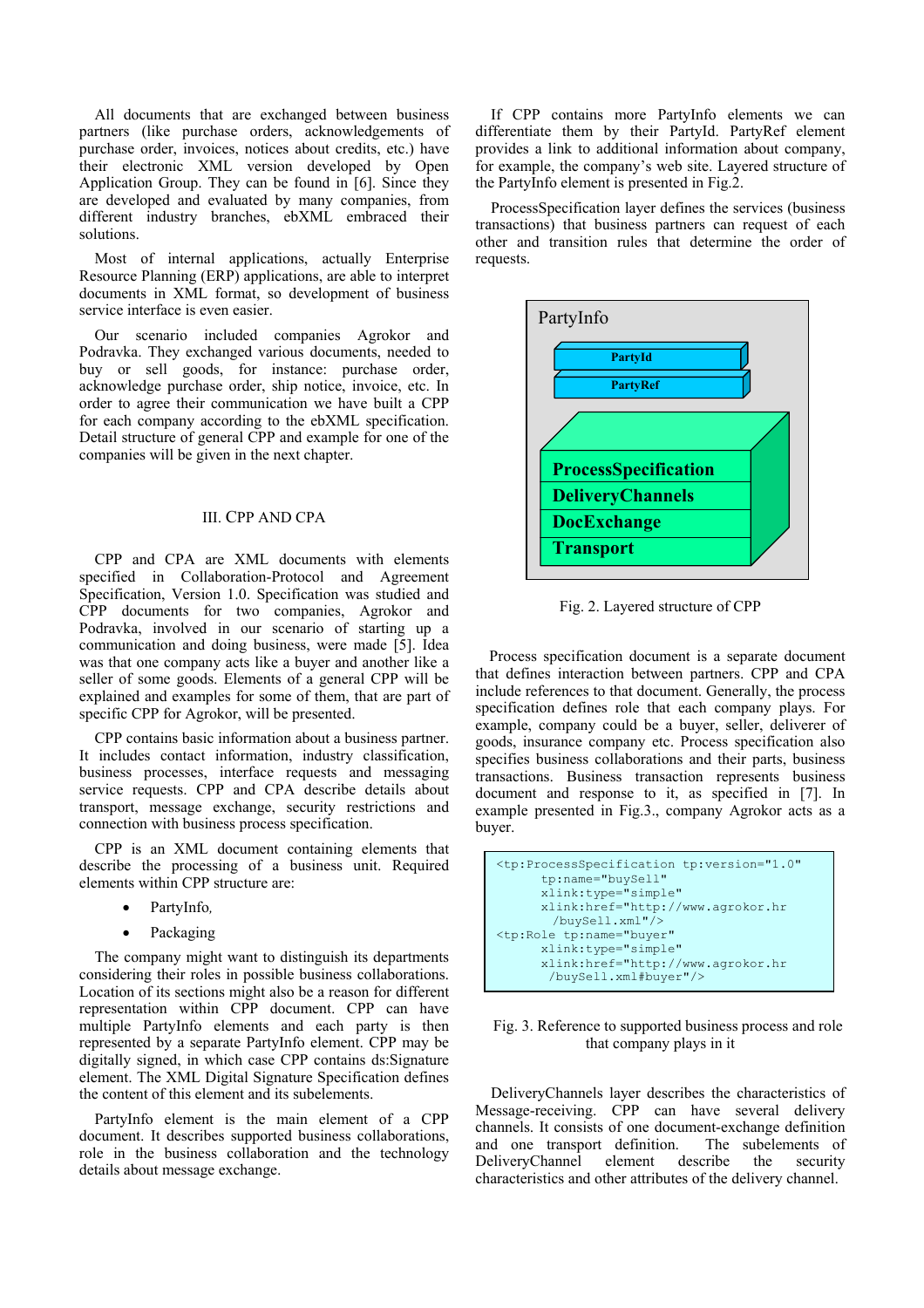DocExchange layer accepts the business document of one company from ProcessSpecification layer, encrypts and/or adds a digital signature (based on specification), and sends it to transport layer for transmission to another partner, which is described in [4]. Reverse steps are realised with received document. DocExchange element includes the message-exchange properties. If reliable message delivery is required, this layer is added and it controls the order of message receiving.

Transport layer is responsible for message delivery using the selected transport protocol, which is specified by [9]. Transport element defines communication protocols, encoding and transport security information. In the following example, (Fig.4.), we can see that the company's protocol for sending messages is FTP. In our application, described later, another company does not support FTP but HTTP. If company supports HTTP and wants to conduct business with another company that supports only HTTP, SendingProtocol element in CPA document should be changed to HTTP.



Fig. 4. Example of transport layer within CPP

Packaging element provides information about message header packaging for transmission over the transport layer. It is consisted of elements that describe MIME type, supported namespaces, grouping of message parts, and encapsulation.

CPA describes terms of interaction between the business partners and the way these interactions are handled. It is result of intersection of two CPPs and contains common, or compatible, elements between partners. The structure of CPA consists of:

- general information about this document,
- two PartyInfo elements, one for each business partner,
- Packaging element

CPA may also be digitally signed like CPP, in which case it includes ds:Signature element. If partners do not agree about some values in CPA, they can negotiate over it. Negotiation is a process of exchanging CPA document untill both business partners agree on the content.

General information of CPA describe the status of process creation, date and time when CPA starts to be valid, date and time when CPA must be renegotiated by

business partners, and limits of conversations. Fig.5. illustrates these information.

| <tp:status tp:value="proposed"></tp:status>                       |
|-------------------------------------------------------------------|
| <tp:start>2001-12-21T09:00:00Z</tp:start>                         |
| <tp:end>2002-12-21T09:00:00Z</tp:end>                             |
| <tp:conversationconstraints< td=""></tp:conversationconstraints<> |
| tp:invocationLimit="100"                                          |
| tp:concurrentConversations="100"/>                                |
|                                                                   |

Fig. 5. Example of general information of CPA

PartyInfo elements have the same structure like corresponding PartyInfo element contained in CPP, but if there was negotiating involved, values of some elements could be changed.

Packaging element must be the same as corresponding element in CPP. There is only one Packaging element in CPA and it has to match at least one element in each of basic CPP documents.

When CPA is agreed, both companies use identical copies of CPA to configure their run-time systems, actually to adjust previously explained business service interfaces.

# IV. APPLICATIONS USED FOR MANIPULATING CPP AND CPA

Description of applications that we built for manipulating CPP and CPA documents is given here. Considering wide range of companies that are expected to use ebXML in their business activities and time that they should spent for building CPP and CPA, applications that would speed up the process would be very useful. Two applications for this purpose have been built.

#### *A. Presenting information contained in CPP and CPA*

For simple review of business profile and agreement, an application for displaying CPP and CPA elements was made. For the regular user, XML document is not easy to read. With this application, it is very easy to find some information or elements of CPP or CPA.

Graphic user interface (GUI) for CPP and CPA was made first. Swing components and Swing containers were used for the purpose of reviewing specific elements. Textfields were used for presenting values of elements.

Our idea was to enable the user, who is creating CPA, to have a parallel view of picked elements of CPP documents belonging to the companies interested in business collaboration. Application should make it easy for the user to compare elements. Fig.6. presents the interface for reviewing CPP. A button called 'Vanjska informacija' provides direct connection to the company's web site. Clicking the button, Internet browser opens and the company's web site appears.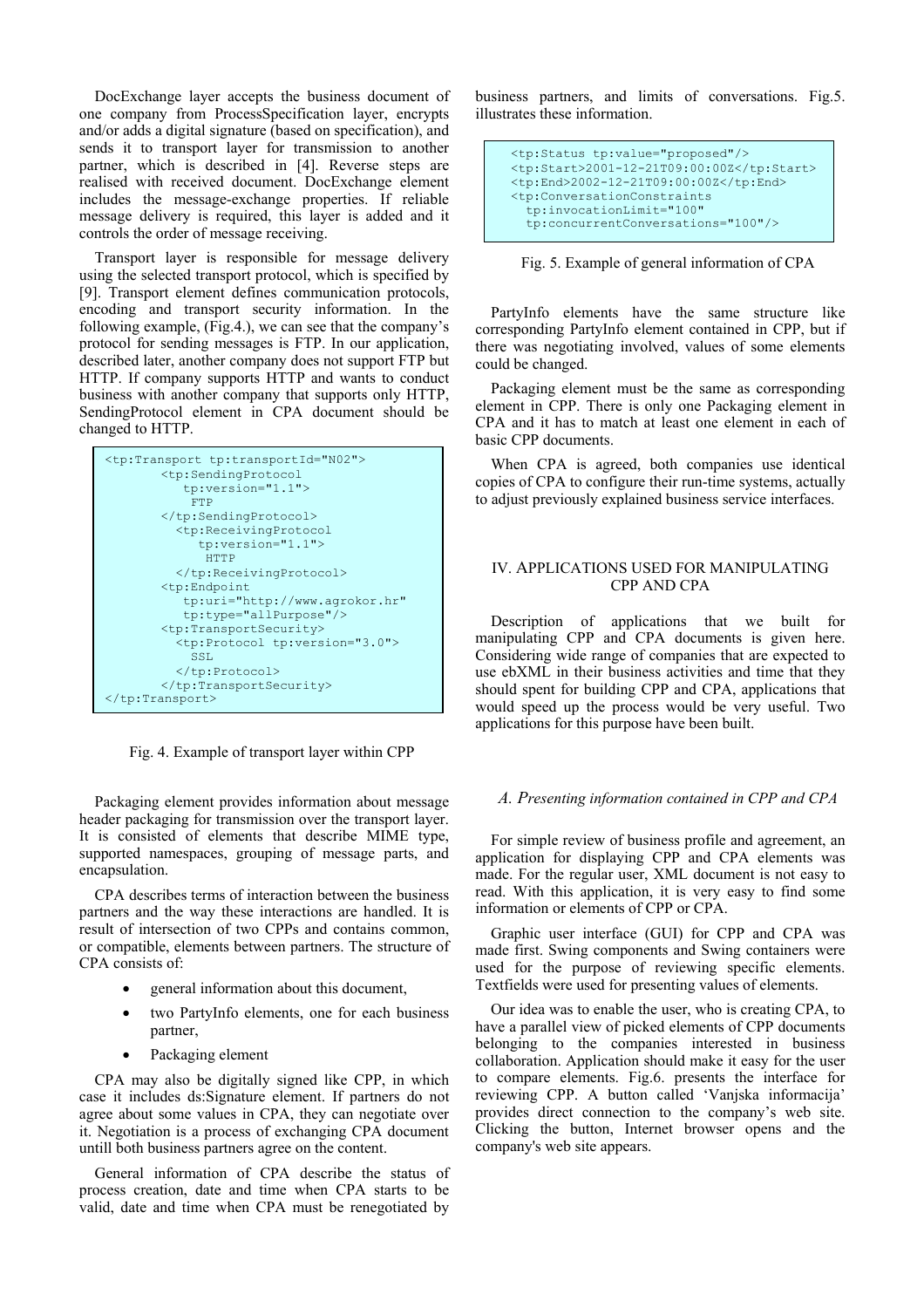|                             | Collaboration Protocol Profile - CPP Agrokor           |  |
|-----------------------------|--------------------------------------------------------|--|
| <b>File</b><br>Help         |                                                        |  |
|                             | <b>Collaboration Protocol Profile</b>                  |  |
|                             | <b>Delivery Channels:</b>                              |  |
| Vanjska informacija         | channelld: N01                                         |  |
| Poslovna uloga              | transportid: NO2                                       |  |
| <b>ProcessSpecification</b> | <b>Characteristics:</b><br>syncReplyMode: none         |  |
| <b>Delivery Channels</b>    | nonrepudiationOfOrigin: false                          |  |
|                             | nonrepudiationOfReceipt false                          |  |
| Doc-Exchange                | secureTransport: true                                  |  |
| <b>Transport</b>            |                                                        |  |
| Packaging                   |                                                        |  |
| Komentar                    | Override:                                              |  |
| Home                        | IN <sub>04</sub><br>channelld:<br>action: orderConfirm |  |
|                             | http://www.agrokor.hr/ebxml/process/buvSell.xml#orde   |  |

Fig. 6. Graphic user interface for CPP reviewing

By clicking any button on the left side of the application interface, specific information is presented. Fig.6. illustrates the information contained in the DeliveryChannel element of CPP specified for the company Agrokor.

To connect GUI and XML document, which is retrieved from Oracle database, XML document must be parsed. For that, Dom parser was used as instructed in [2]. Result of parsed document is a series of nodes from where interested elements or attributes could be reached and placed in Textfield inside GUI.

The method for reaching values of attributes is presented in Fig.7. Inputs of the method are the names of element and its attribute whose values we are interested in.

```
public String getAttributeValue( 
   String elementName, 
   String attributeName 
){ 
   NodeList nl = 
    doc.getElementsByTagName(elementName); 
  NamedNodeMap atr list
    nl.item(0).getAttributes(); 
   return 
     atr_list.getNamedItem(attributeName).
      getNodeValue(); 
}
```
Fig. 7. Code for reaching values of specified attribute

CPA interface was built similar to the CPP. Searching through CPA and seeing all agreed information for exchanging business documents is enabled. It can be seen that some elements are not the same like in CPP. For example, previous mentioned SendingProtocol element in one CPP had FTP value, but in CPA it is changed because another business partner does not support FTP, only HTTP. The change is presented and easily found in interface illustrated in Fig.8.

| <b>Collaboration Protocol Agreement</b> |                                                                                         |  |  |
|-----------------------------------------|-----------------------------------------------------------------------------------------|--|--|
|                                         | PartyInfo 1.                                                                            |  |  |
|                                         | Poslovna uloga   Delivery Channels   Doc-Exchange   Transport                           |  |  |
| <b>CPA Informations</b>                 | Transport:                                                                              |  |  |
| PartyInfo 1                             |                                                                                         |  |  |
| PartyInfo 2                             | transportid: N02                                                                        |  |  |
| Packaging                               | SendingProtocol: HTTP<br> 1.1                                                           |  |  |
| Komentar                                | 1.1<br>ReceivingProtocol: HTTP<br>Endpoint: http://www.agrokor.hr<br>allPurpose<br>twe: |  |  |
|                                         | <b>Tranport Security:</b>                                                               |  |  |
|                                         | Protocol: SSL<br>3.0                                                                    |  |  |
|                                         | trannnetta NOE                                                                          |  |  |
|                                         |                                                                                         |  |  |

Fig. 8. Graphic user interface of CPA

# *B. CPA generation*

Detailed procedures for CPA formation from CPP documents are currently left for implementers and no normative specification is provided in that area. There are few reasons for that.

One is that company could be capable of using one mean of communication but for some reasons (security, scalability etc.) does not want to advertise it in its CPP. However, if it does not want to refuse very attractive offer, it could agree on using that mean of communication that is not specified in its CPP.

In some cases optimal solution that satisfies every level of requirement and every other conditional constraint does not exist. Compromises may be made on security, reliable messaging, levels of signals, acknowledgements and other matters in order to find some acceptable means of doing business. Then the user (human) must decide what is acceptable and change some values directly in CPA. That can not be done automatically.

There are two main approaches of CPA forming. One involves creating CPA from a CPA template. That can be used when the capabilities of one party are limited and already known. Then the CPA would already contain information about one side and interaction. There would also be placeholders for other party's information.

Other approach is to derive CPA from two or more known CPP documents. In our scenario we used that way of building CPA. Since specification of CPP and CPA is still under revising and some elements within them could change, we have built an application that generally works with any documents in XML format. Interface of that application is presented in Fig.9. Location of two CPPs, in this example CPPAgrokor and CPPPodravka, must be specified first. Then one or more elements that XML documents contain can be entered. Application will find all matching elements. Fig.9. illustrates finding the same Packaging element within documents CPPAgrokor and CPPPodravka.